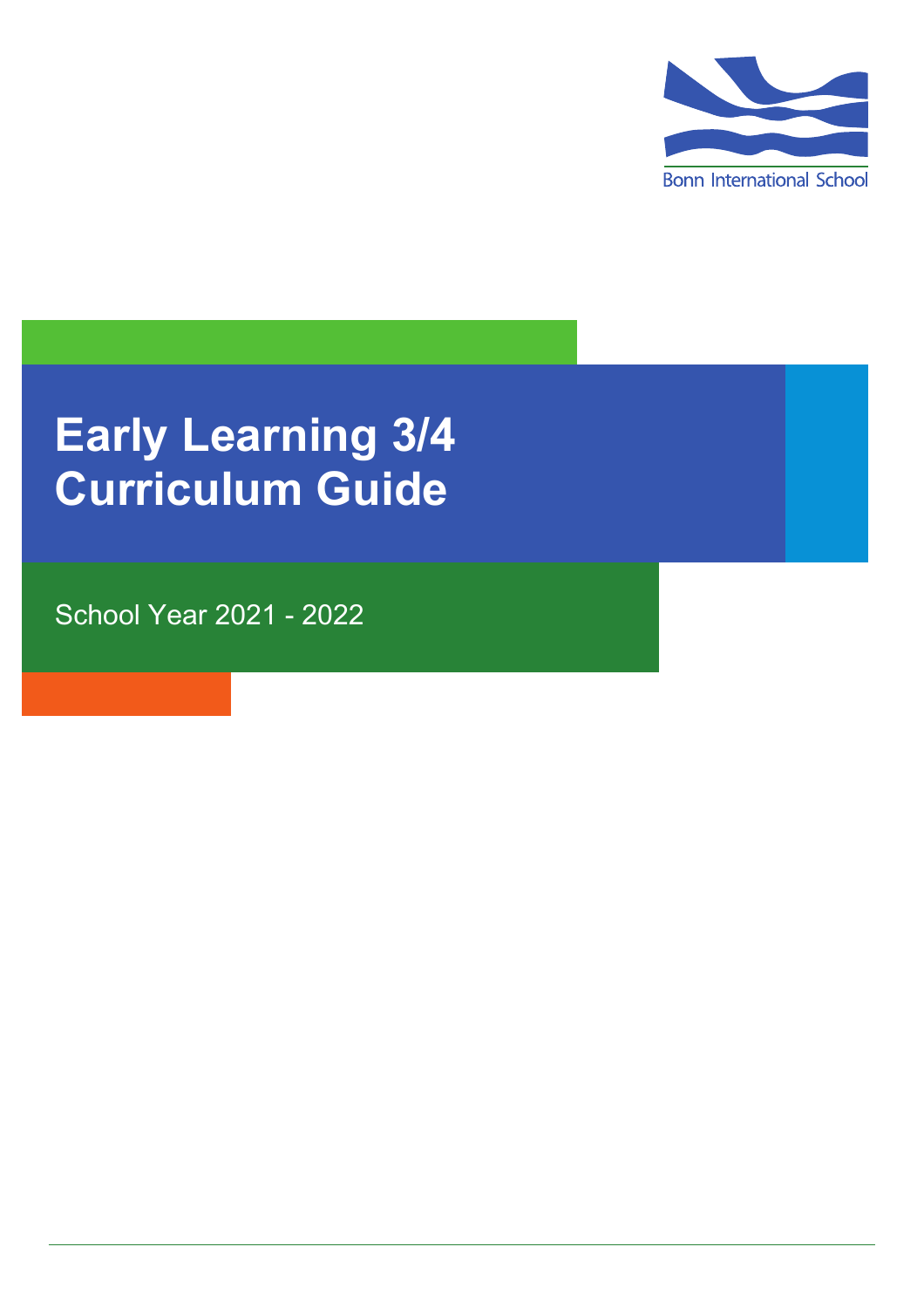

As an International Baccalaureate (IB) World School, we at Bonn International School are committed to the Primary Years Programme (PYP). This is the IB programme designed for students aged 3–12 years. At BIS, students are in the PYP from Early Learning until Grade 5. The PYP is the best preparation for the IB programmes that follow, the Middle Years Programme (MYP) in Grades 6 - 10 and the Diploma Programme (DP) in Grades 11 and 12.

The PYP is an international curriculum framework, based on best practice and research from around the world. The programme focuses on the development of the whole child, both in the classroom and in the world outside. We challenge students to excel in their learning and in their personal growth, and we aim to inspire in them a quest for learning throughout life.

# **Learning in the PYP is:**

*Inquiry-based:* We believe children learn best through structured, purposeful inquiry. Students are expected to play an active role in, and take responsibility for their own learning. Students are encouraged to ask questions, investigate and find ways to answer these questions, and to sustain this enjoyment of learning throughout life.

*Collaborative:* Learning is a social endeavour, and there is great emphasis on sharing, group work and collaboration at our school. Students learn to communicate well, to encourage each other, and to develop an open mind so they can learn from each other.

*Differentiated:* The learner is at the heart of our curriculum framework. Children come to school with a range of experiences, backgrounds and prior knowledge. Teachers in the PYP aim to design learning to suit children at all different levels of competence or experience, providing support for those who need it, and extensions for those who need more challenge.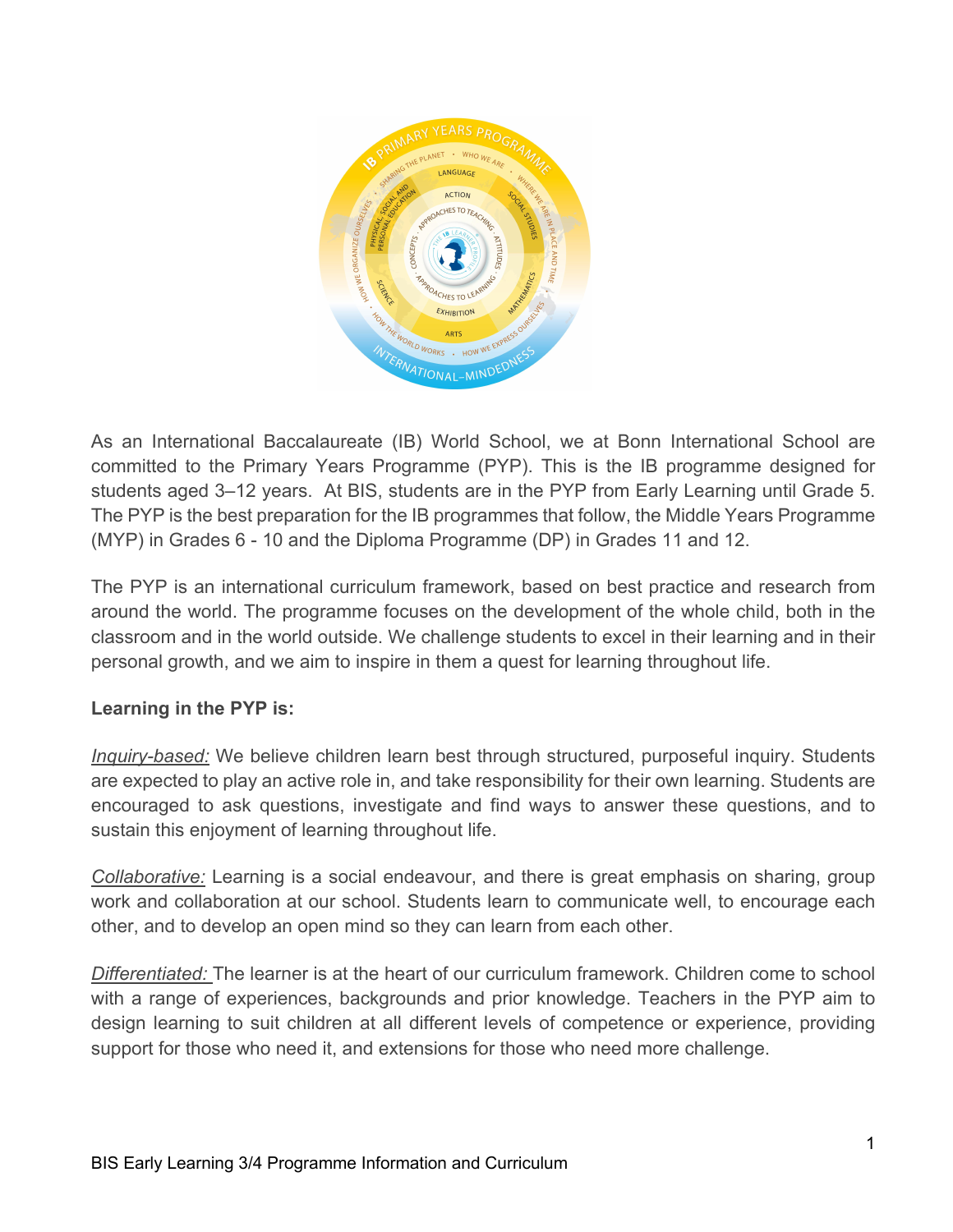*Concept-driven:* Students spend their time at school exploring and learning about important concepts that have relevance in their own lives, and that they can transfer to other contexts. Our aim is to develop students' understanding of big ideas, not just their knowledge or skills.

# **The Learner Profile Attributes**

International mindedness is defined by the IB in the attributes of the Learner Profile. The PYP curriculum design supports students in developing these attributes, which are actively modeled by all members of our learning community. The Learner Profile attributes help develop internationally minded people. We want our learners to become:

# Inquirers:

We nurture our curiosity, developing skills for inquiry and research. We know how to learn independently and with others. We learn with enthusiasm and sustain our love of learning throughout life.

# Knowledgeable:

We develop and use conceptual understanding, exploring knowledge across a range of disciplines. We engage with issues and ideas that have local and global significance.

# Thinkers:

We use critical and creative thinking skills to analyze and take responsible action on complex problems. We exercise initiative in making reasoned, ethical decisions.

#### Communicators:

We express ourselves confidently and creatively in more than one language and in many forms. We collaborate effectively, listening carefully to the perspectives of other individuals and groups.

#### Principled:

We act with integrity and honesty, with a strong sense of fairness and justice, and with respect for the dignity and rights of people everywhere. We take responsibility for our actions and their consequences.

#### Open-minded:

We critically appreciate our own cultures and personal histories, as well as the values and traditions of others. We seek and evaluate a range of points of view, and we are willing to grow from the experience.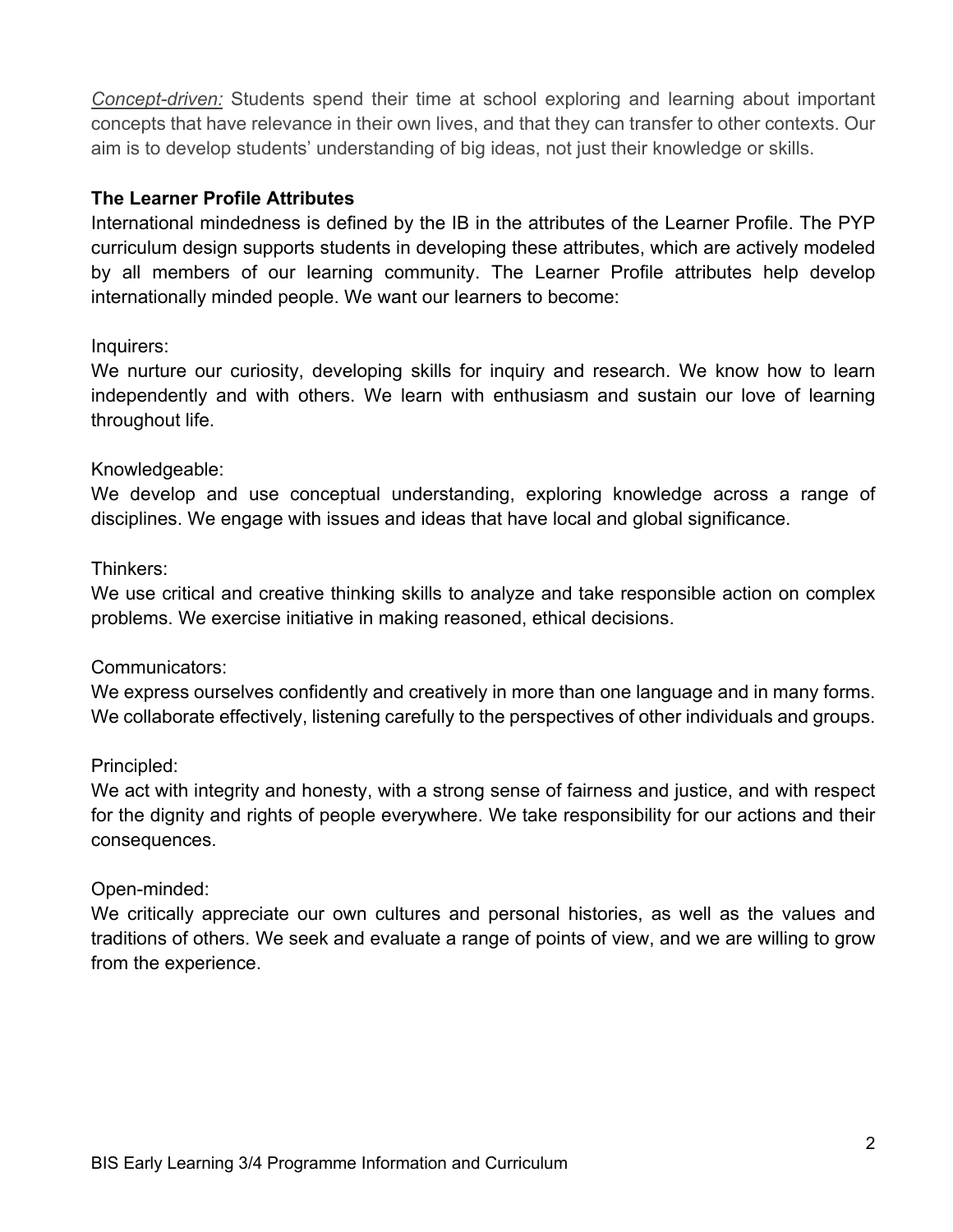# Caring:

We show empathy, compassion and respect. We have a commitment to service, and we act to make a positive difference in the lives of others and in the world around us.

#### Risk-Takers:

We approach uncertainty with forethought and determination; we work independently and cooperatively to explore new ideas and innovative strategies. We are resourceful and resilient in the face of challenges and change.

# Balanced:

We understand the importance of balancing different aspects of our lives — intellectual, physical, and emotional — to achieve well-being for ourselves and others. We recognize our interdependence with other people and with the world in which we live.

# Reflective:

We thoughtfully consider the world and our own ideas and experience. We work to understand our strengths and weaknesses in order to support our learning and personal development.

# **Concepts**

Our aim is for students to develop an understanding of big concepts, to explore these concepts in different ways, and to be able to apply their understanding of these concepts to new and unfamiliar situations. Our Units of Inquiry are organized in such a way that they offer opportunities for students to explore the **PYP key concepts** multiple times and in lots of ways throughout the PYP. These key concepts are:

Form (what is it like?) Function (how does it work?) Change (how is it changing?) Connection (how is it connected to other things?) Causation (why is it like it is?) Responsibility (what is our responsibility?) Perspective (what are the points of view?)

# **Approaches to Learning**

Students develop a range of transdisciplinary skills throughout the PYP. These skills are divided into the following sets of skills:

*Communication skills Social skills Self-management skills Research skills Thinking skills*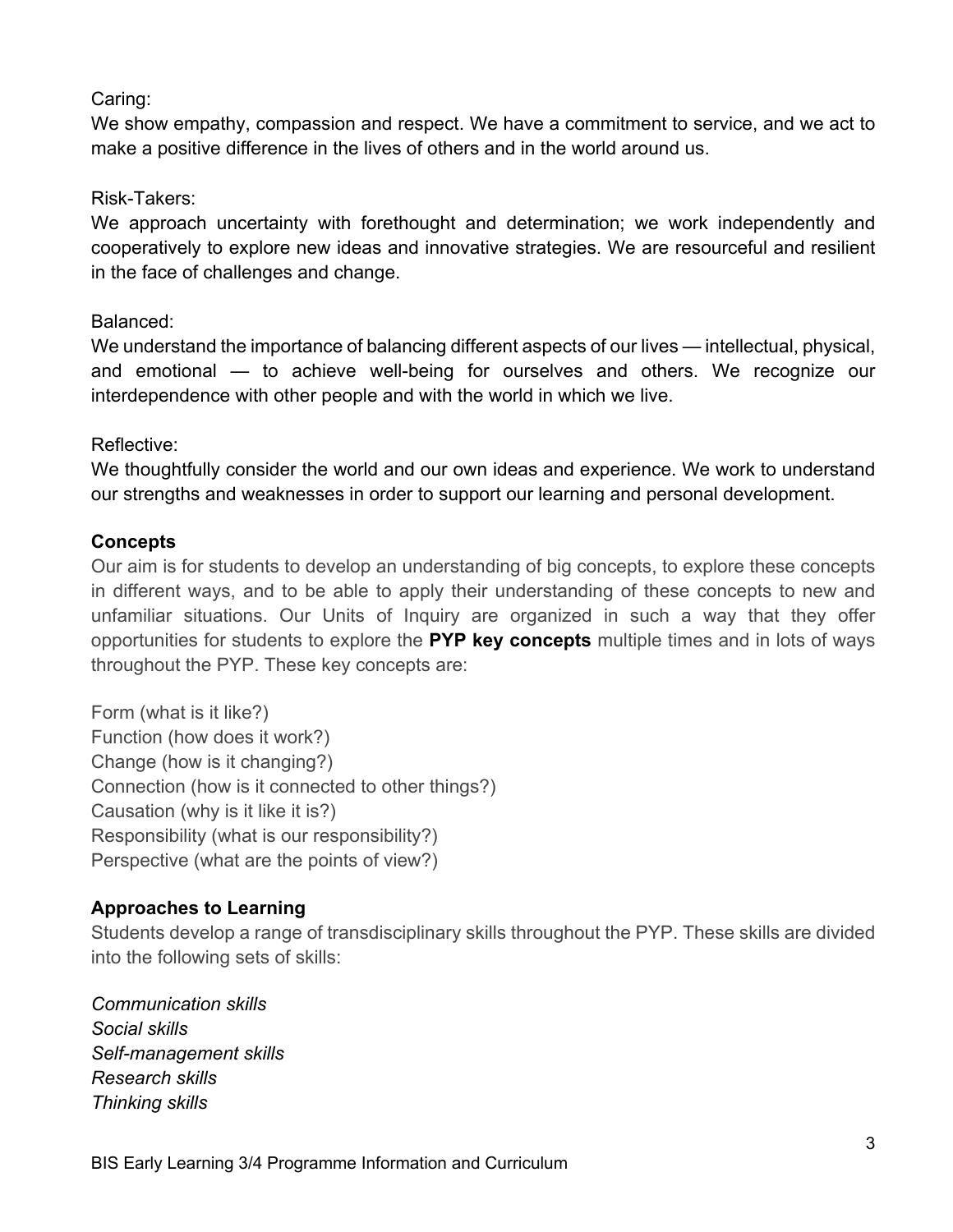# **Action**

We believe that real learning will lead to some action or some change in attitude or thinking. Once something is learned and fully understood, it will lead to action of some kind. Student action in the PYP can be big or small, happen at school or at home, and will develop over time. Examples of student action might be: including more people on the playground, choosing healthy foods, trying a new activity, turning off the lights when leaving a room, and lots more.

# **Early Learning Philosophy at BIS**

Students in Early Learning 3/4 learn through "Continuous Provision" in a mixed age setting. They are provided with learning opportunities that enable them to learn independently as well as with adult support and through short sessions of direct instruction. The areas of provision are based on the needs of the students and linked to assessment.

# **The key aspects are:**

**Flexible learning spaces:** We have two classrooms, a room for movement and an outdoor learning space available. This provides flexibility to organize the learning environment in different ways around the needs and interests of the children. This also offers opportunity for a variety of activities for the development of large motor skills.

When you walk through the rooms you will see:

- 1- a construction area
- 2- an expressive arts area
- 3- a gathering area where we meet in the morning and at the end of the day for circle time
- 4- a role play area
- 5- a table area used for snack, literacy and numeracy activities
- 6- an outdoor learning space with a sand area, water play, and structures for motor skills

**Flexible grouping:** Although each teacher has an assigned group of students for assessment and communication purposes, throughout the day, students group together based on learning needs, interests and developmental levels.

**Starting together:** We start each morning with all staff and children together, which helps to develop social skills and a strong sense of community. This also helps with establishing clear routines.

**Direct instruction:** There are times when children are grouped for short periods of time to allow for direct instruction of Phonics (Letters and Sounds), Literacy and Mathematics (New Zealand Maths).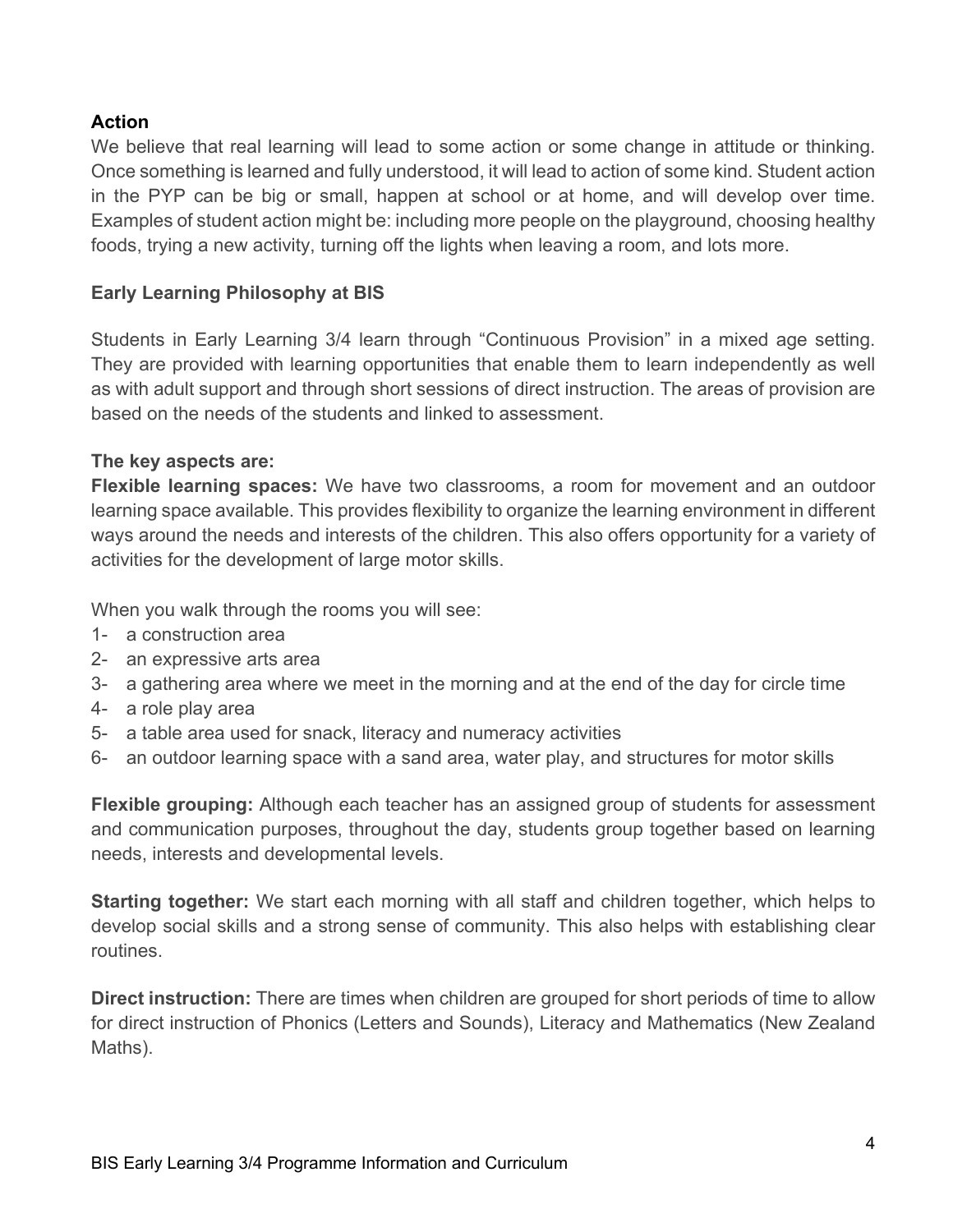**Child-directed learning:** At other times during the day, the children are able to access all the different learning areas and resources, including the outdoor space. The adults facilitate their learning, observe and assess, and reinforce the skills that are taught during direct instruction.

**On-going assessment**: Adults track how children are using the different learning spaces to ensure that all children get everything that they need, and monitor the children to ensure children's welfare and safety.

# **Why do we use this approach to learning?**

We know that young children learn and develop at very different rates and times. Using Continuous Provision allows for the learning to be differentiated and to match each student's emotional, language and physical needs. In addition, CP requires on-going use of the English language, promotes interactions between children with different interests, ability, language competency, ideas, thoughts, values, and backgrounds.

CP creates an environment that is challenging, stimulating and engaging and where children can build skills to become independent and competent as learners. Most importantly, CP promotes inquiry based-learning through play-based activities.

# **The Programme of Inquiry**

Each school year, EL 3/4 students explore four different 'Units of Inquiry'. The units are yearlong investigations. The units are designed to be relevant, significant, engaging and challenging, as well as developmentally appropriate. Our units provide the context for much of the learning in Language and Mathematics, as well as all content within Science and Social Studies. Units of Inquiry are transdisciplinary and, where appropriate and authentic, connections are also made between the units and other curriculum areas such as Music, Visual Arts, German and PE.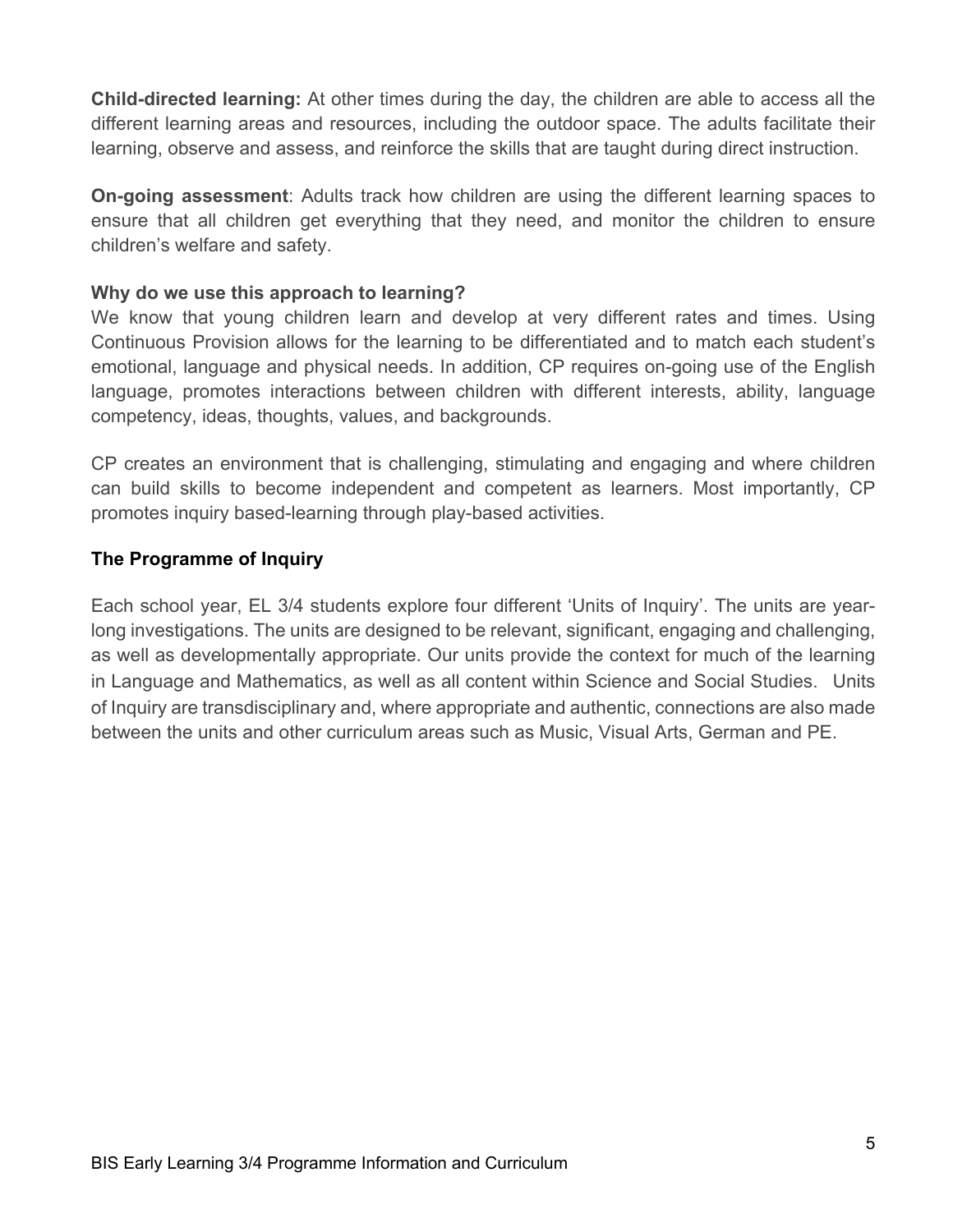# **Early Learning 3/4 Units of Inquiry**

| Who we are                                                                                                                                                                                                                                | How we express ourselves                                                                                                                                                                                                                                                                                                                             |
|-------------------------------------------------------------------------------------------------------------------------------------------------------------------------------------------------------------------------------------------|------------------------------------------------------------------------------------------------------------------------------------------------------------------------------------------------------------------------------------------------------------------------------------------------------------------------------------------------------|
| An inquiry into the nature of the self; beliefs and                                                                                                                                                                                       | An inquiry into the ways in which we discover                                                                                                                                                                                                                                                                                                        |
| values; personal, physical, mental, social and                                                                                                                                                                                            | and express ideas, feelings, nature, culture,                                                                                                                                                                                                                                                                                                        |
| spiritual health; human relationships including                                                                                                                                                                                           | beliefs and values; the ways in which we reflect                                                                                                                                                                                                                                                                                                     |
| families, friends, communities, and cultures; rights                                                                                                                                                                                      | on, extend and enjoy our creativity; our                                                                                                                                                                                                                                                                                                             |
| and responsibilities; what it means to be human.                                                                                                                                                                                          | appreciation of the aesthetic.                                                                                                                                                                                                                                                                                                                       |
| <b>Central idea</b><br>Understanding who we are as individuals and as a<br>community empowers us to grow as learners.<br>Lines of Inquiry:<br>My personal interests<br>How emotions can affect learning<br>Our responsibility as learners | <b>Central idea</b><br>We explore and make sense of our world<br>through our personal experiences which can be<br>recreated.<br><b>Lines of Inquiry:</b><br>How we communicate with verbal, non-<br>verbal and mark-making<br>How we make meaning of our world<br>through imaginative play<br>How we adapt materials creatively to suit<br>our needs |
| How the world works                                                                                                                                                                                                                       | How we organize ourselves                                                                                                                                                                                                                                                                                                                            |
| An inquiry into the natural world and its laws; the                                                                                                                                                                                       | An inquiry into the interconnectedness of                                                                                                                                                                                                                                                                                                            |
| interaction between the natural world (physical and                                                                                                                                                                                       | human-made systems and communities; the                                                                                                                                                                                                                                                                                                              |
| hiological) and human socioties; how humans use                                                                                                                                                                                           | etructure and function of erganizations; societal                                                                                                                                                                                                                                                                                                    |

| biological) and human societies; how humans use<br>their understanding of scientific principles; the<br>impact of scientific and technological advances on<br>society and on the environment. | structure and function of organizations; societal<br>decision-making; economic activities and their<br>impact on humankind and the environment. |
|-----------------------------------------------------------------------------------------------------------------------------------------------------------------------------------------------|-------------------------------------------------------------------------------------------------------------------------------------------------|
| Central idea<br>The Earth's natural cycles affect our choices.                                                                                                                                | <b>Central idea</b>                                                                                                                             |
| <b>Lines of Inquiry:</b>                                                                                                                                                                      | Human made systems can help communities to<br>function effectively.                                                                             |
| Earth's natural cycles                                                                                                                                                                        | Lines of inquiry:                                                                                                                               |
| How seasons change<br>How we adapt to changes in the natural world                                                                                                                            | How different systems work                                                                                                                      |
|                                                                                                                                                                                               | Differences and similarities<br>Importance of systems in our own lives<br>$\bullet$                                                             |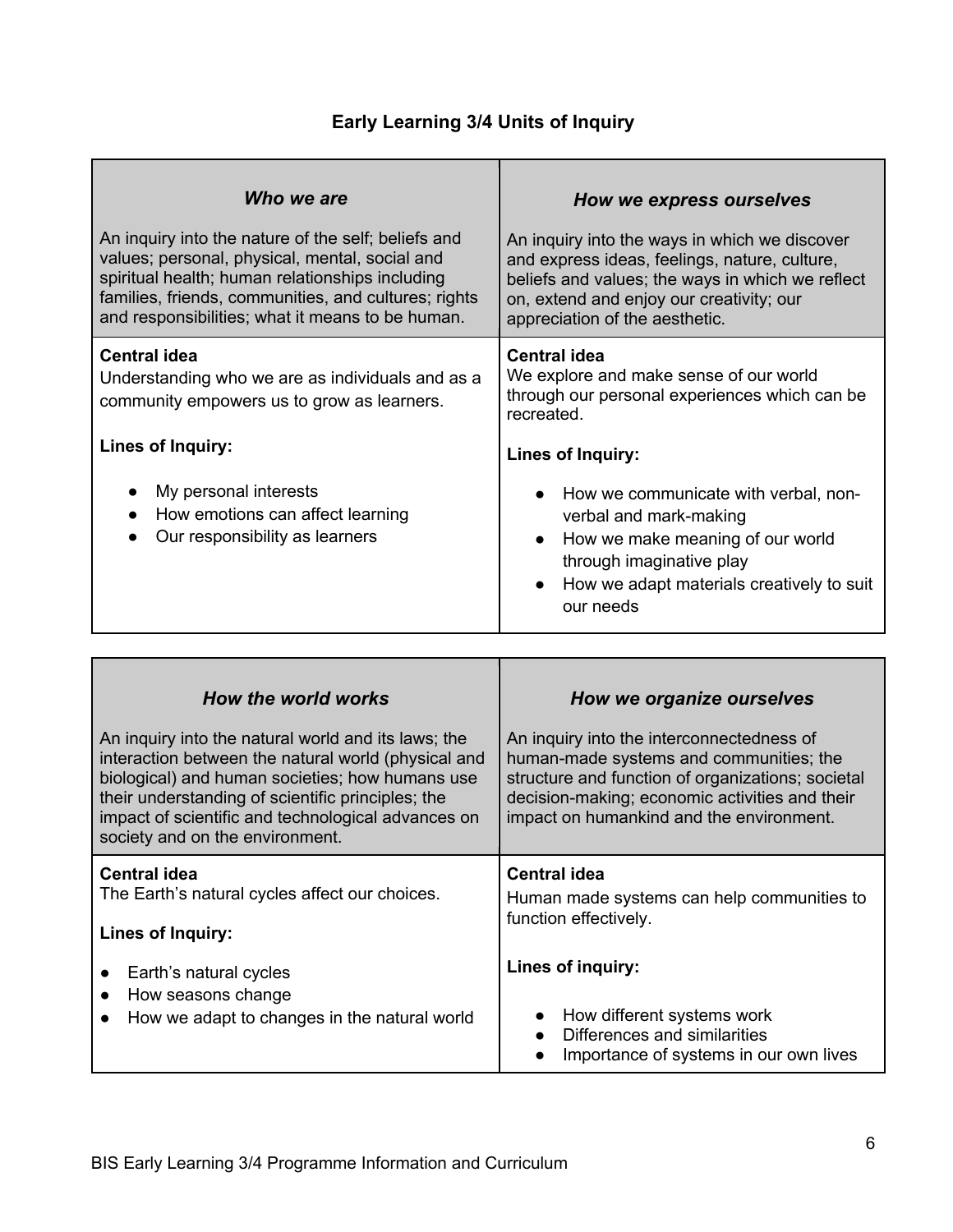#### **Areas of Development**

In EL3/4, students learn across the following areas of development:

#### **Personal, social and emotional development**

- Making relationships
- Self-confidence and self-awareness
- Managing feelings and behavior

#### **Physical development**

- Moving and handling
- Health and self-care

# **Communication and language**

- Listening and attention
- Understanding
- Speaking

#### **Literacy**

- Reading
- Writing

#### **Mathematics**

- Numbers
- Shape, space and measure

#### **Understanding the world**

- People and communities
- The world
- Technology

#### **Expressive arts and design**

- Exploring and using media and materials
- Being imaginative

#### **German**

Children have eight sessions of German in each two week block. These sessions link closely with the homeroom Units of Inquiry. We use stories, role play and many different activities to provide beginners with the basics of German, and to enrich and extend the German language of children with German as a mother tongue.

#### **Tapestry**

In EL3/4 formative assessment is recorded in Tapestry. This is an online assessment, journal and reporting tool. Teachers use it to record student progress, and to plan for their next steps in learning. Parents log on to see and respond to examples of their children's learning.